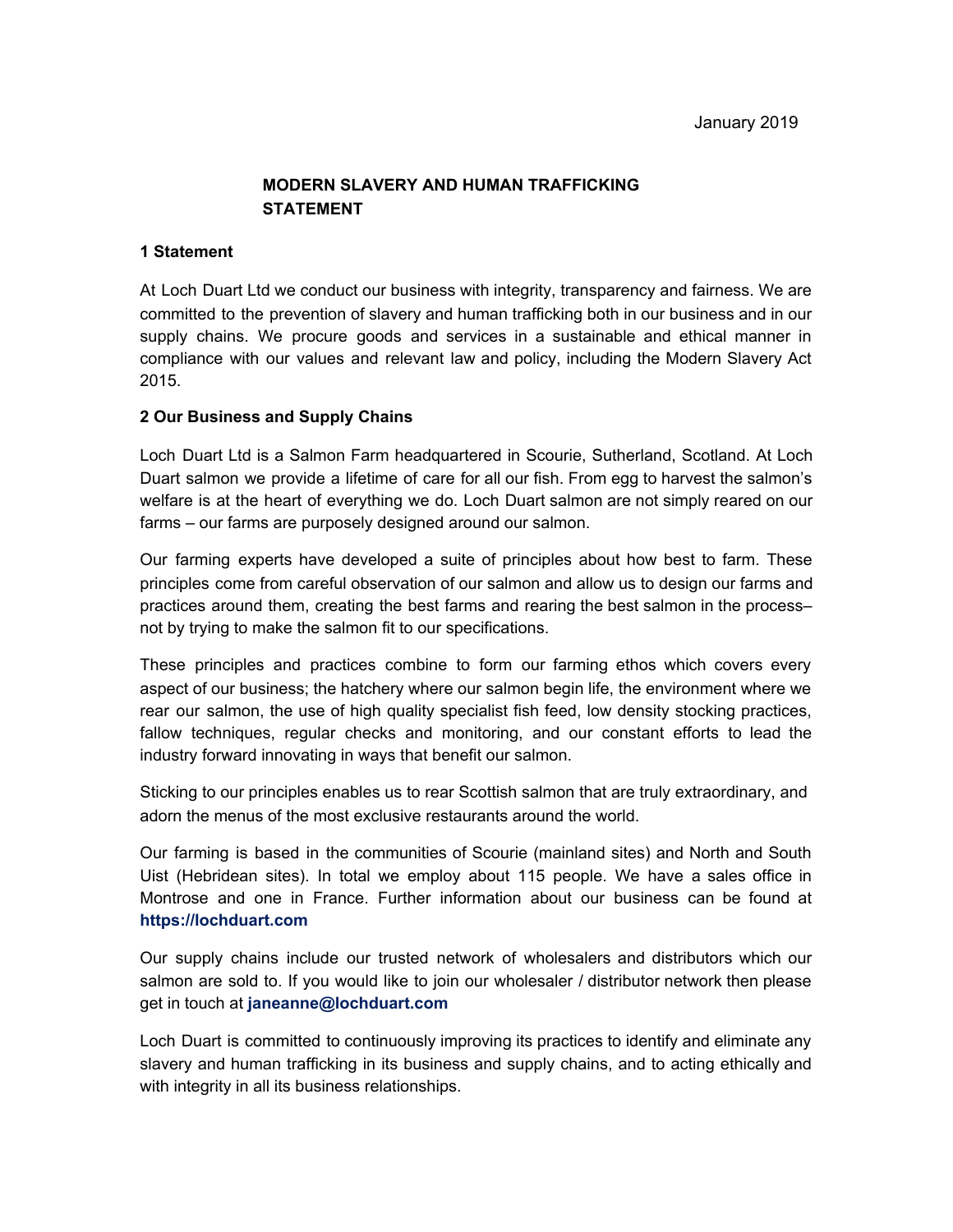### **3 Responsibility for anti- slavery initiatives**

We do not accept slavery or human trafficking in our business and we will not work with others who do not share our commitment to preventing slavery and human trafficking. If you have any concerns or suspicions we should know about then please contact our HR Manager, Rebecca MacInnes, on 07786 370 836.

Our Policies in our Staff Handbook emphasises our commitment to conducting our business with integrity, transparency and fairness and the steps we take to ensure that slavery and human trafficking is not present in our supply chains. The policies apply to our Directors, all of our staff and to our suppliers. Loch Duart Ltd is approved under the RSPCA Assurance Scheme, Label Rouge and also ISO 14001 compliant. Our Staff Handbook includes guidance with examples of unusual behaviour displayed by workers which may be indicative of someone experiencing slavery or human trafficking. It makes it clear that Loch Duart Ltd will support anyone who raises a genuine concern in good faith.

January 2019

Our Staff Handbook builds on Loch Duarts' existing policies which aim to minimise the risk of modern slavery in our supply chain. These include Equality and Diversity, Whistleblowing, Employee Privacy, Equal Opportunities, Sickness and Absence, Family Policies, Harassment, Discipline, Capability, Grievance, Social Media.

## **4 Training**

All members of staff are required to certify that they have read and understood our Anti-slavery Policy. A process is in place to monitor and enforce this requirement which is included in the Staff Induction. Loch Duarts' Staff Handbook demonstrates other training we provide.

#### **5 Due diligence in our supply chains**

We have reviewed and will continue to review our supplier list and conduct risk assessments and audits of our supply chains. This communicates our commitment to complying with the requirements of the MSA 2015 and allows us to verify, as far as possible, that slavery and human trafficking is not occurring in any part of our supply chain.

Loch Duart also ask our suppliers to confirm the steps they have taken both internally and in their supply chains to ensure that slavery and human trafficking is not occurring.

## **6 Key Performance Indicators**

We will use the following Key Performance Indicators (KPls) to measure how effective we have been to ensure that slavery and human trafficking is not taking place in any part of our business or supply chains: